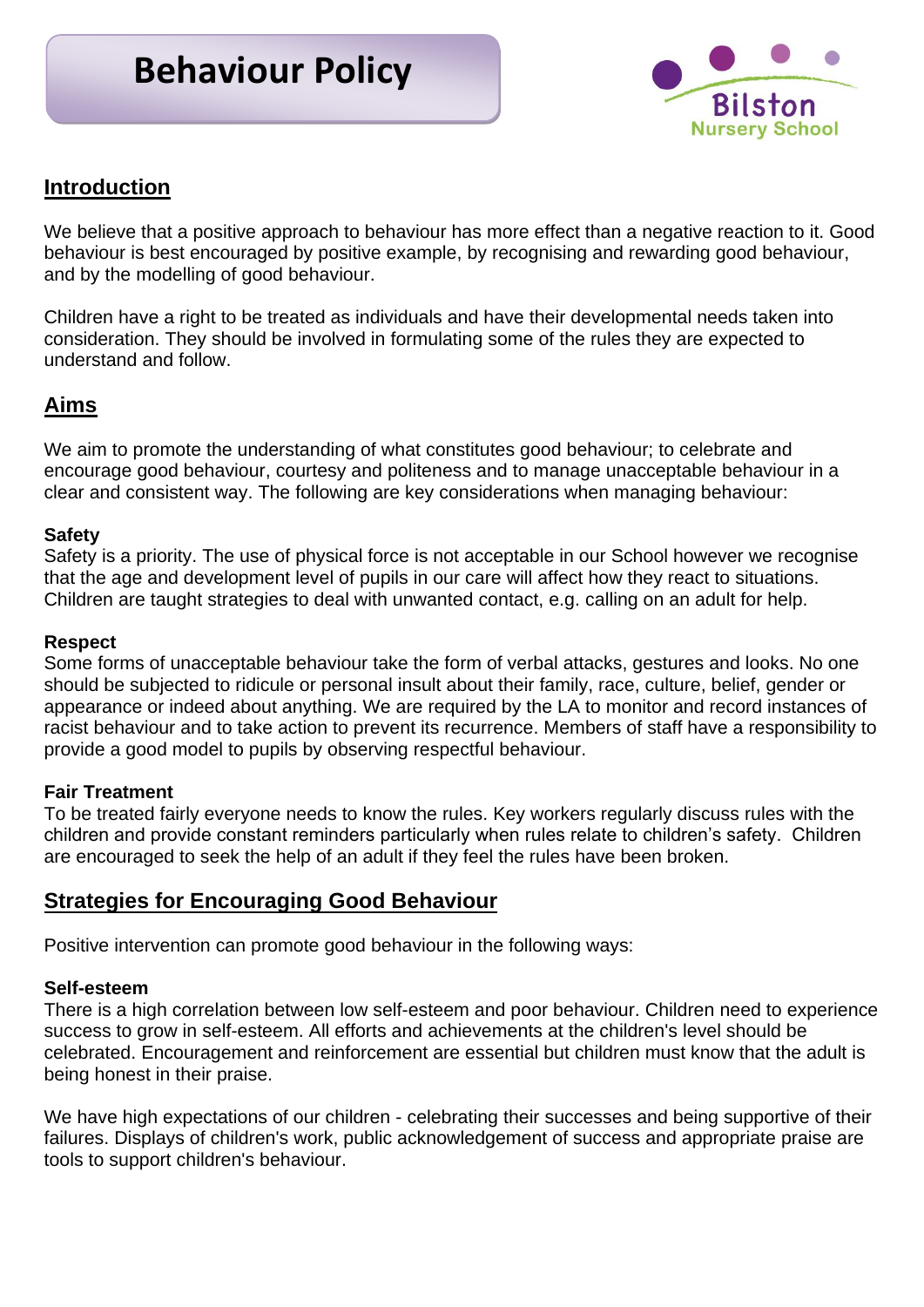## **Equal Opportunities**

Prejudice in our society, whether it is about race, class or gender, will directly affect the children at the School. This can lead to children having low self-esteem. We will tackle this through positive intervention and imagery. The fundamental right to respect is directly connected to equal opportunities considerations. As part of our curriculum we recognise the importance of celebrating the cultures of the home and the community, to enable children to express and be proud of their experiences. Through a rich and diverse curriculum we aim to encourage children to respect and value themselves and each other. We also seek to equip our children so that they can challenge negative misconceptions about themselves and others.

## **Fostering Independence**

There are many ways of encouraging independence; reflective questioning, problem solving and setting up situations where children have choices to make. By asking children what they think, we show them that their views are important and stimulate the development of reflective thinking in the child. Giving children well-informed choices, with knowledge of the consequences, enables them to take responsibility for their own behaviour.

## **Social Skills**

Children rely on adults to model good social skills, which they will need to develop their relationships with others. Practice of these new skills both formally and informally is vital to embed good social behaviour patterns. In an atmosphere of mutual respect, good social skills are expected of both adult and child.

## **Adult as Role Model**

Children model good and bad behaviour from significant adults in their lives. The relationship between adults and children in the School is friendly and supportive. The behaviour of the adult is a positive role model for the children.

Adults should be aware of their own language both verbal and non-verbal. A calm, quiet approach is preferable in addressing children. A tactical raising of the voice used very occasionally will be more effective in expressing displeasure. Sarcasm, humiliation and shouting are totally unacceptable.

Adults should be aware of their own body language and the messages it gives to children. They should encourage appropriate eye contact, whilst respecting cultural differences in this area. If there is a need to reprimand a child it should be done in an assertive not aggressive way. It is important that children are listened to respectfully and reasons given for the reprimand. Even adults can be wrong sometimes - don't be afraid to apologise. Children will also watch and model our interactions with colleagues. Children must know that it is their unacceptable behaviour that is being rejected not the children themselves.

#### **Working with Parents and Carers**

Effective partnership with parents and carers is essential for success in managing children's behaviour. Providing a welcoming and accessible setting is important in developing a good relationship with parents and carers, as this can be significant in reducing difficult behaviour. We will try to avoid giving parents only bad news, whilst recognising that they have the right to be concerned about their children's progress.

When children's behaviour is of particular concern staff will work with carers to develop strategies to support the child's development. For children whose behaviour is particularly concerning the School will call upon professional support; involving the parents/carers, the head teacher and SENCO.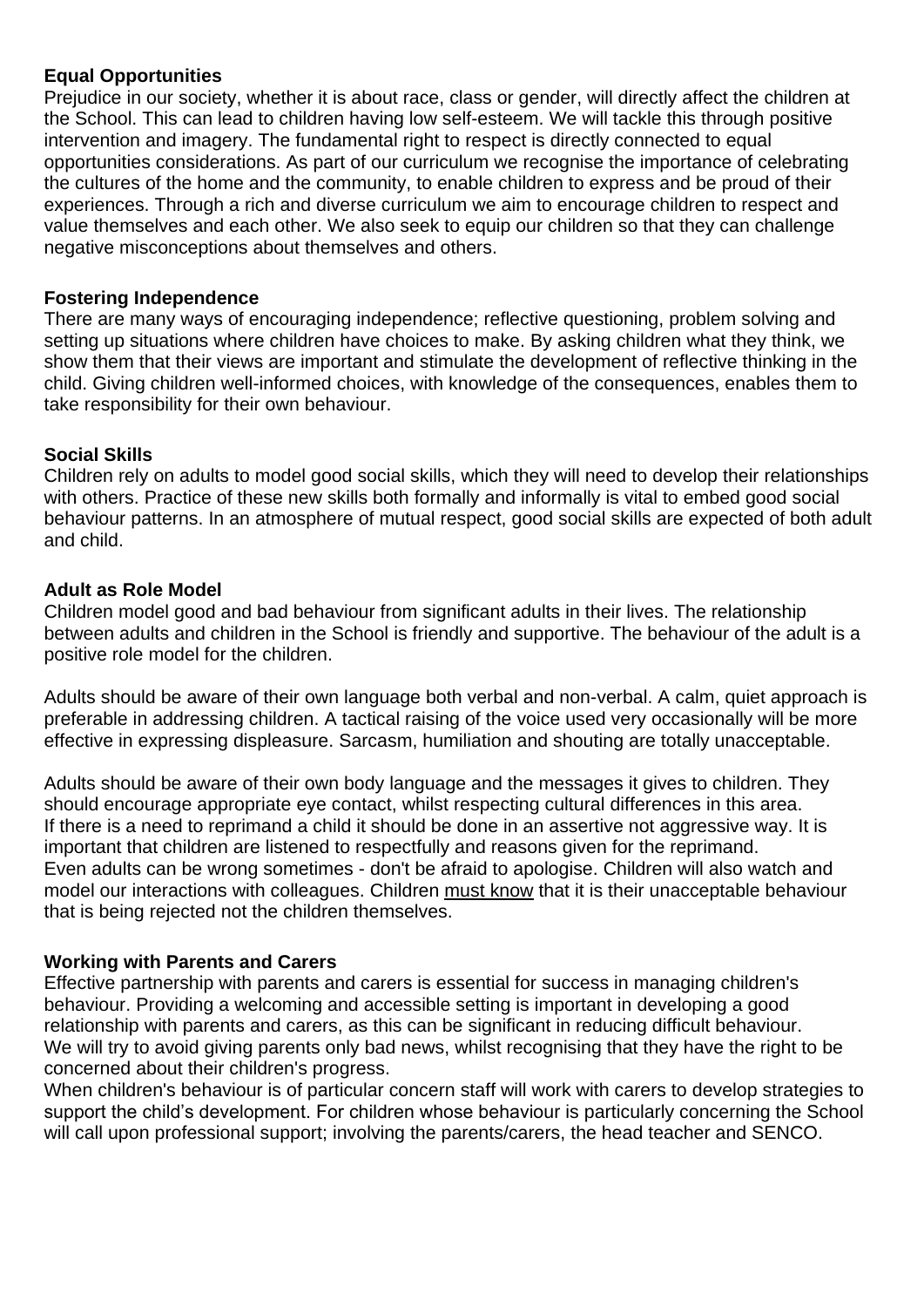# **Discouraging unacceptable behaviour**

School staff use a consistent process of strategies to manage children's behaviour. The strategies may be adapted to match the child's age or development level.

The following strategies are used:

- Children will be asked to apologise for behaving in a way which is not part of the agreed code of conduct and will be given an explanation of why it is unacceptable by a keyworker. A child may show that they are sorry in a non-verbal manner if this appropriate to their level of development. Staff will maintain eye contact when talking to the child.
- In some cases it may be appropriate to take the child away from the activity for a short while so that they can be moved from the cause of conflict and give him/her an opportunity to think about his/her behaviour.
- Time-out should be for a few minutes only (maximum five) and can occur in the garden or indoors - there is no special chair or area for this. Any child who is behaving in a dangerous way in the garden may be asked to go inside to think over their behaviour, especially if other children are at risk.
- In cases of serious aggression, staff should inform a senior member of staff. If deemed appropriate a child may be taken to the Head Teacher.

At all times, it is the behaviour, which is to be challenged and moderated rather than the child being blamed. Adults should take every opportunity to praise good behaviour.

Children should know that there is always an opportunity to behave in a better way. They should be given a positive image of themselves by all adults. There is always a 'next time' when they can improve.

Adults should encourage children to project their thinking.....'What would happen if?'.....and encourage a thinking process with questions like 'Why do you think I stopped you from doing that?'

# **Prohibited sanctions**

- 1. Corporal punishment The intentional use of force as a punishment and includes biting, pinching, slapping, rough handling, striking with or without an implement or throwing missiles at a child.
- 2. Deprivation of food and drink The deprivation of food and drink normally made available to a child is forbidden.
- 3. Requiring children to wear distinctive or inappropriate clothing Not allowed.
- 4. The use of accommodation to restrict the liberty of a child The use of accommodation to isolate a child is totally prohibited.
- 5. Intimate physical searches Any searches beyond those of a child's clothing should only be done in exceptional circumstances.

# **Physical Restraint**

Whether planned or unplanned, physical restraint should only be considered when other, nonphysical strategies have failed. However, there may be occasions in dealing with young children when for their own safety, or the safety of others, physical intervention becomes necessary for example: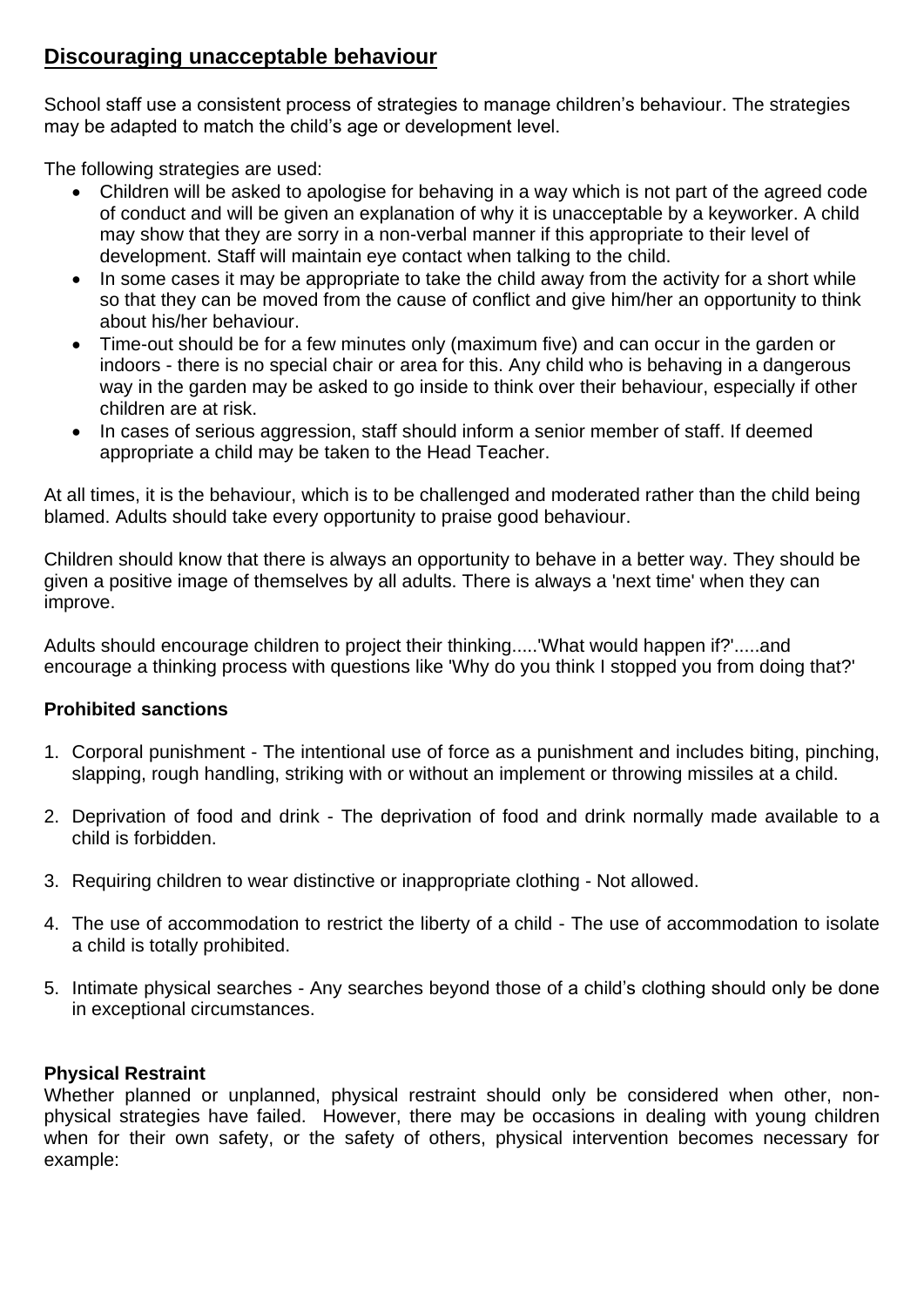- $\triangleright$  Violence directed towards others;
- $\triangleright$  Self-injury;
- $\triangleright$  Dangerous disregard for their personal safety:
- $\triangleright$  Dangerous disregard for the safety of others;
- $\triangleright$  Serious damage to property;

Before using physical intervention staff should, wherever practicable, tell the child what will happen, if they do not stop the inappropriate behaviour. Staff should continue to try to communicate calmly with the pupil throughout the incident, making it clear that the physical intervention will stop as soon as it ceases to be necessary.

Where there is no urgent risk, staff should consider carefully whether and when physical intervention is the right response. All staff should have a well-developed range of strategies and techniques for defusing potentially difficult situations, before the need to use physical intervention is reached.

# **Action in Self-Defence or Emergency**

Section 550A does not cover all the situations in which it might be reasonable to use a degree of force. Everyone has the right to defend him/herself against attack, providing that they do not use a disproportionate degree of force in so doing. Similarly, in an emergency when, for example, a child is at immediate risk of injury or on the point of injuring someone else, any member of staff would be entitled to intervene. The purpose of Section 550A is to make it clear that teachers and other authorised staff are permitted to intervene in other, less extreme, situations.

# **Acceptable Restraint**

The range of physical interventions agreed within the school which staff might use are:

- $\triangleright$  Physically interposing between children;
- $\triangleright$  Blocking a child's path:
- $\triangleright$  Leading a child by the hand or arm;
- $\triangleright$  Guiding or shepherding a child by the arm with open hands or by holding the child's hand

# **Unacceptable Restraint**

- $\triangleright$  Hold a child around the neck or in any other way to restrict breathing;
- $\triangleright$  Hold a child face down on the floor in such a way as to restrict breathing;
- $\triangleright$  Hit, slap, punch, kick or shake a child;
- $\triangleright$  Twist or force limbs against a joint;
- $\triangleright$  Trip up the child;
- $\triangleright$  Pull or push the child in a violent, sudden or unexpected manner;
- $\triangleright$  Pull the child by an arm or leg;
- $\triangleright$  Moving or lifting a child by gripping the arms or pulling them up by their hands
- $\triangleright$  Intentionally touch any sexually sensitive areas of the body (genitals, breast etc).

# **The Aims of Physical Intervention**

Whenever physical restraint is used the main aims should be to:

- $\triangleright$  Calm the child, by giving verbal reassurance, removing the trigger for the incident as far as possible;
- $\triangleright$  Cause the minimum level of restriction to the child, consistent with preventing injury, to the child or others, and/or serious damage to property;